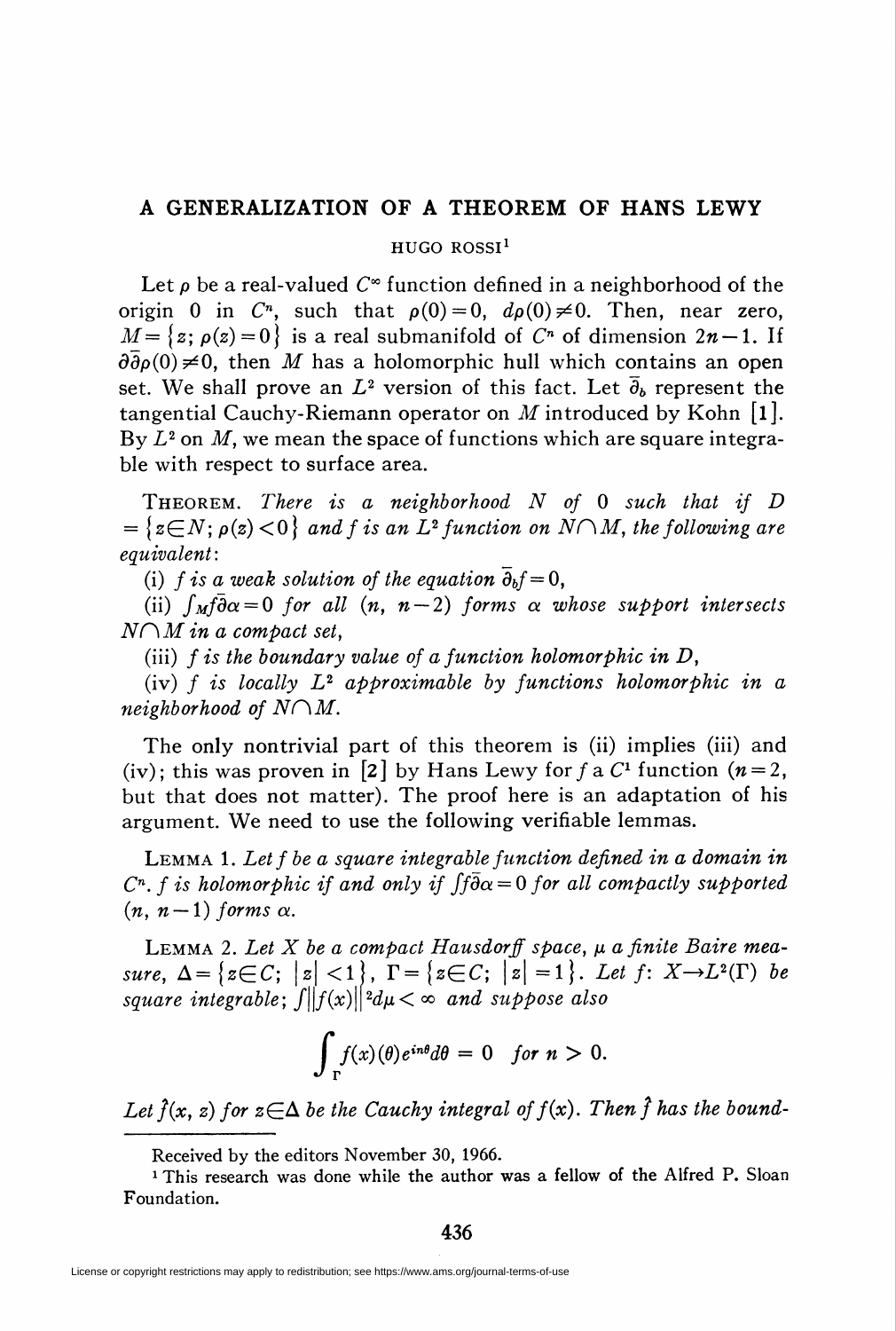ary values f. More precisely, let  $\phi: X \times \Gamma \times [0, 1] \rightarrow \overline{\Delta}$  be a continuous map with these properties:

(i)  $\phi(x, \theta, t) = \phi(x, t)e^{i\theta}, \phi(x, 0) = 1$ ,

(ii)  $\phi(X \times \Gamma \times (0, 1)) \subset \Delta$ .

Then

$$
\lim_{\delta \to 0} \int_{X \times \Gamma} \left| \hat{f}(x, \phi(x, \theta, \delta)) - f(x, \theta) \right|^{2} d\theta d\mu = 0.
$$

Now, we return to M. Because  $\partial \overline{\partial} \rho(0)\neq 0$  and  $d\rho(0)\neq 0$  we may choose complex coordinates  $(z, w, w_1, \dots, w_{n-2})$  near zero so that  $M$  is given by

$$
0 = \rho(z) = \text{Re } w + z\overline{z} + Q(\zeta, \zeta) + O(2),
$$

where  $\zeta$  is the multivariable  $(w_1, \dots, w_{n-2})$ , Q is a quadratic form, and<sup>7</sup> $O(2)$  consists of terms of higher order at 0. Let  $\pi: C^{n} \rightarrow C^{n-1}$ ,  $\pi(z, w, \zeta) = (w, \zeta)$ . It is shown in [3], that the mapping  $\pi$  has the following structure. There is a ball N, center at 0 such that  $\pi(M\cap N)$  is the closure (in  $\pi(N)$ ) of a domain D<sub>0</sub>. For  $(w, \zeta) \in D_0$ ,  $\Gamma_{(w, \zeta)} = \pi^{-1}(w, \zeta)$  $\bigcap M$  is a simple closed curve in the z-plane bounding the domain  $\Delta_{(w,\zeta)}$ . As  $(w, \zeta) \rightarrow bD_0$ ,  $\Gamma_{(w,\zeta)} \rightarrow \text{point}$ . Let  $D = \{(z, w, \zeta); (w, \zeta) \in D_0, z\}$  $\{\Delta_{(w,t)}\}$ . With the situation so given we prove

LEMMA 3. Let  $f \in L^2$  on M with the property (ii) of the theorem. Then

$$
\hat{f}(z, w, \zeta) = \frac{1}{2\pi i} \int_{\Gamma(w, \zeta)} \frac{f(\eta, w, \zeta) d\eta}{\eta - z}
$$

is holomorphic in D. If B is a closed ball contained in N,  $f|B$  is  $L^2$ approximable by translates of  $\hat{f}$  which are holomorphic in a neighborhood of  $B\cap M$ .

PROOF. First of all,  $\hat{f}$  is clearly locally  $L^2$  in D. We use Lemma 1 to verify that  $\hat{f}$  is holomorphic. Let  $\beta$  be a compactly supported (in D),  $(n, n-1)$  form. Let  $dV' = dw \wedge dw_1 \wedge \cdots \wedge d\bar{w}_n \wedge d\bar{w} \wedge \cdots \wedge d\bar{w}_n$ . (i)  $\beta = h dz \wedge dV'$ . Then

$$
\int \tilde{f}\bar{\partial}\beta = \int_{D_0} \left\{ \int_{\Delta_{(w,\zeta)}} \left[ \frac{1}{2\pi i} \int_{\Gamma_{(w,\zeta)}} \frac{\partial h}{\partial \bar{z}} \frac{f(\eta, w, \zeta) d\eta}{\eta - z} \right] d\bar{z} \wedge dz \right\} dV'
$$
  
=  $\frac{1}{2\pi i} \int_{D_0} \left\{ \int_{\Gamma_{(w,\zeta)}} f(\eta, w, \zeta) \left[ \int_{\Delta_{(w,\zeta)}} \frac{1}{\eta - z} \frac{\partial h}{\partial \bar{z}} d\bar{z} \wedge dz \right] d\eta \right\} dV'.$ 

Since  $n$  is outside the support of h, by Lemma 1 for  $n = 1$ , the innermost integral is always zero. Thus  $\int \tilde{\theta} \theta = 0$  in this case.

(ii)  $\beta = d\bar{z} \wedge dz \wedge \gamma$ , where  $\gamma$  is compactly supported  $(n-1, n-2)$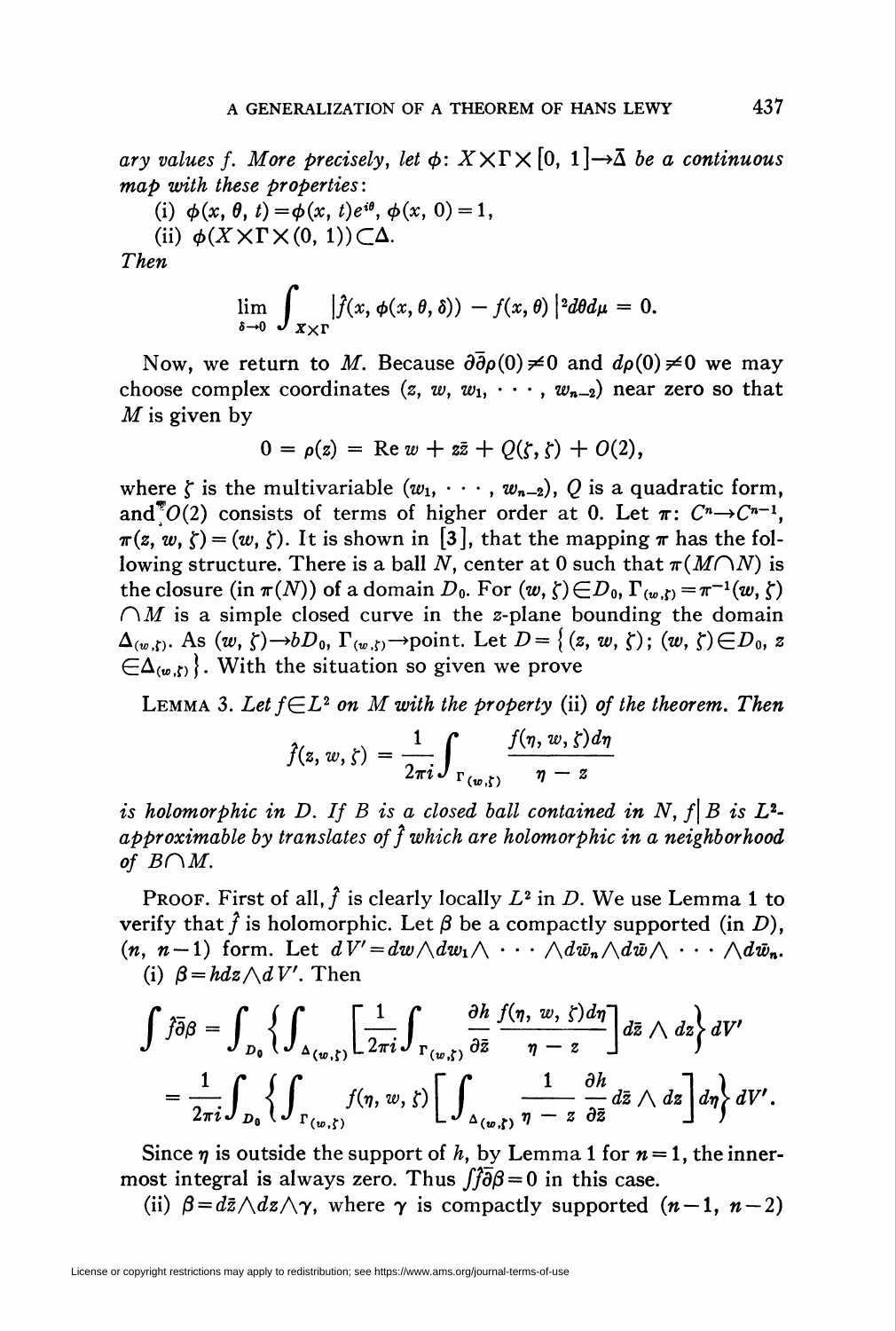with no  $d\bar{z}$  or  $dz$  term. Then  $\overline{\partial}\beta = d\bar{z}\wedge dz\wedge \overline{\partial}'\gamma$  where  $\overline{\partial}'\gamma$  is taken as if  $\gamma$  were considered as an  $(n-1, n-2)$  form in the  $(w, \zeta)$ -space, with coefficients varying in z.

Thus

$$
\int \tilde{f} \bar{\partial} \beta = \frac{\pm 1}{2\pi i} \int_{D_0} \left\{ \int_{\Delta_{(w,\zeta)}} \left[ \int_{\Gamma_{(w,\zeta)}} \frac{f(\eta,w,\zeta) d\eta}{\eta-z} \wedge \bar{\partial} \gamma \right] d\bar{z} \wedge dz \right\}
$$

$$
= \frac{\pm 1}{2\pi i} \int_{D_0} \left\{ \int_{\Gamma_{(w,\zeta)}} f(\eta,w,\zeta) \left[ \int_{\Delta_{(w,\zeta)}} \frac{\bar{\partial}' \gamma}{\eta-z} d\bar{z} \wedge dz \right] d\eta \right\} .
$$

Let

$$
\alpha(\eta, w, \zeta) = \left( \int_{\Delta(w,\zeta)} \frac{\gamma}{\eta - z} \, d\overline{z} \wedge dz \right) \wedge d\eta.
$$

 $\alpha$  is a  $C^{\infty}(n, n-2)$  form defined in a neighborhood of M whose support intersects M in a compact set (since  $\gamma$  vanishes in a neighborhood of M). Further, computing  $\bar{\partial}\alpha$ , we find  $\int \bar{\partial}\beta = \int_M f \bar{\partial}\alpha = 0$  by hypothesis.

Now since any compactly supported  $(n, n-1)$  form on D is a sum of forms of type (i) and (ii), we have  $\hat{f}\hat{\partial}\hat{\beta} = 0$  for all such forms, so by Lemma 1,  $\hat{f}$  is holomorphic.

Now, in order to apply Lemma 2, we must verify that, for fixed  $(w, \zeta)$ ,  $\hat{f}(z, w, \zeta)$  has the boundary value f. That is

$$
\text{(*)}\qquad \qquad \int_{\Gamma(w,\xi)} f(z,w,\xi)z^n dz = 0 \quad \text{for } n \geq 0.
$$

Let

$$
F(w, \zeta) = \int_{\Gamma(w, \zeta)} f(z, w, \zeta) z^n dz \quad w \in D_0,
$$
  
= 0 \quad w \notin D\_0.

We show that F is holomorphic in  $\pi(N)$ . First, if  $\beta$  is a  $C^{\infty}(n - 1, n - 2)$ form, compactly supported in  $D_0$ ,

$$
\int F\bar{\partial}\beta=\int_{D_0}\int_{\Gamma(w,\xi)}f(z,w)z^ndz\wedge\bar{\partial}\beta=\int_Mf\bar{\partial}(z^ndz\wedge\beta)=0.
$$

Let  $\beta$  now be any  $(n-1, n-2)$  form compactly supported in  $\pi(N)$ . Choose real  $C^{\infty}$  coordinates in  $\pi(N)$ ,  $x_1, \dots, x_{2n-2}$  so that  $bD_0$  $=\{x_1=0\}, D_0=\{x_1>0\}.$  (We may have to do this locally, but after applying a partition of unity to  $\beta$  this is the general case.) Reducing to the plane  $x_2, \dots, x_{2n-2}$  = constant, arg  $z_1$  = constant, we see that M intersects this plane in a curve  $x_1 = A \, | \, x_1 \, | \, 2 + \cdot \cdot \cdot$ , where A depends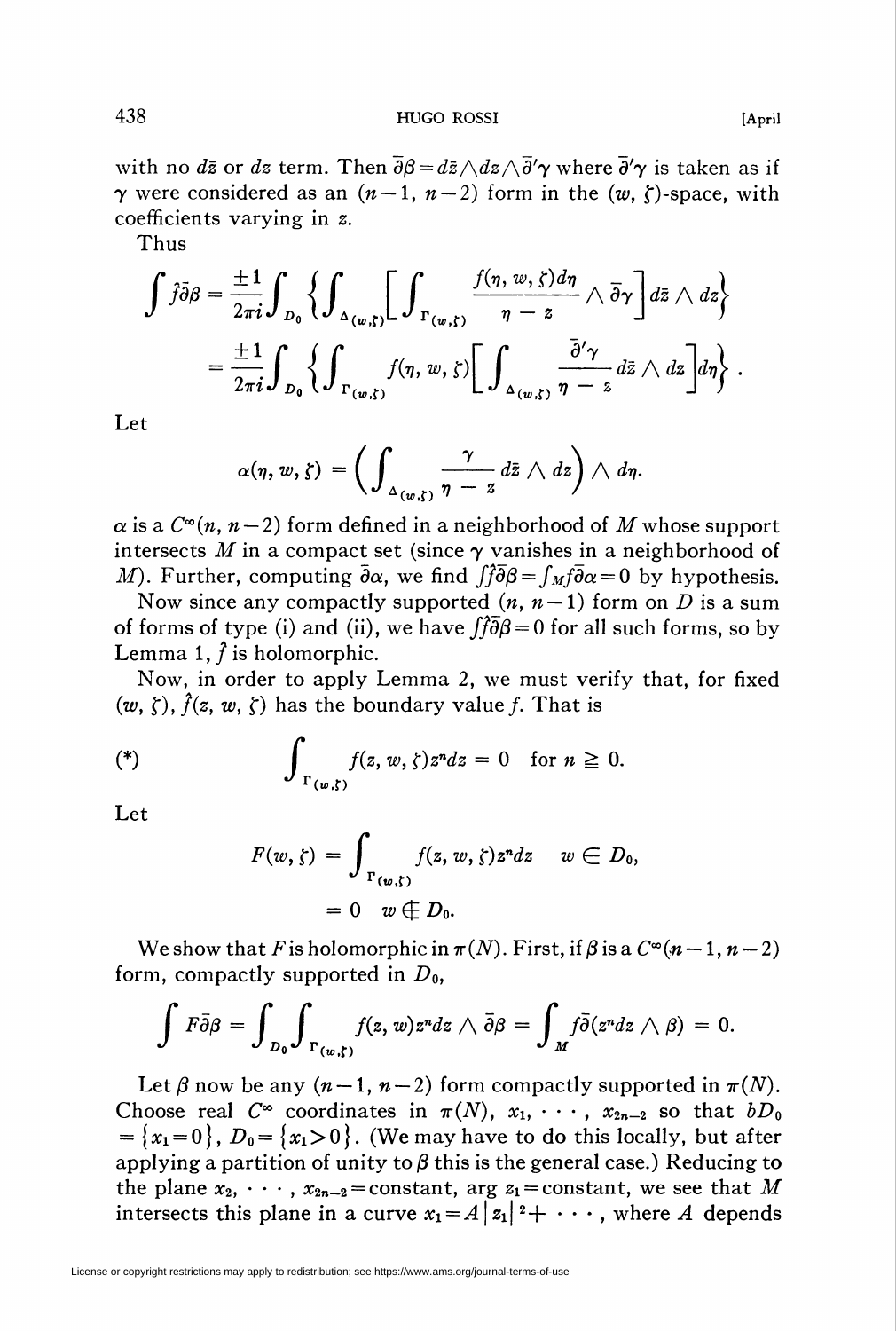differentiably on the other constants and is bounded away from zero. Thus the length of  $\Gamma_w$  is of the order of  $2\pi\sqrt{x_1}$ .

Now let  $\rho(x_1)$  be a  $C^{\infty}$  function such that

 $\rho \equiv 0$  when  $x_1 \geq \epsilon$ ,  $| d\rho/dx_1 | \leq 2/\epsilon.$  $\rho \equiv 1$  when  $x_1 \leq 0$ ,

Now  $\int_{D_0} F \bar{\partial} \beta = \int_{D_0} F \bar{\partial} (\rho \beta)$ , since  $\int F \bar{\partial} (1-\rho) \beta = 0$ , as above. Now  $\bar{\partial} \rho \beta$  $=\bar{\partial}\rho\bigwedge\beta+\rho\bar{\partial}\beta,$ 

$$
\left| \int F \overline{\partial} \rho \wedge \beta \right| = \left| \int_{D_0} \int_{\Gamma(w,\zeta)} f(z,w,\zeta) dz \wedge \overline{\partial} \rho \wedge \beta \right|
$$
  
= 
$$
\left| \int_{D_0} \int_{\Gamma(w,\zeta)} \left\{ f(z,x) z^n \frac{d\rho}{dx_1} c_\beta(x) \right\} dz \wedge dV \right|
$$

where  $c_{\beta}$  is a function depending only on x, and dV is the element of volume in  $D_0$ . Using Schwarz's inequality,

$$
\left|\int F\overline{\partial}\rho\wedge\beta\right| \leq K_n||f||\Big(\int_{D_0}\left|\frac{\partial\rho}{\partial x_1}c_\beta(x)\right|^2\int_{\Gamma(w,\zeta)}d|z|\Big)^{1/2}
$$

But  $\int_{\Gamma_{\bullet}} d|z| \sim 2\pi\sqrt{x_1}$ , thus

$$
\left|\int F\bar{\partial}\rho\wedge\beta\right|\leq K'_nK_\beta\|f\|_{\epsilon^{-1}}\int_{0\leq z_1\leq\epsilon}\sqrt{x_1}dx_1\leq\|f\|\sqrt{\epsilon}.
$$

Now  $\int F \rho \overline{\partial} \beta$  is even better, so we find, letting  $\epsilon \rightarrow 0$  that  $\int_{D_0} F \overline{\partial} \beta = 0$ . Thus F is holomorphic in  $\pi(N)$ , and since it is identically zero in an open set, it is identically zero, and (\*) is verified.

Now, fix a Riemann map  $R(w, t)$  of  $\Delta(w, t)$  onto  $\{|z| < 1\}$ , differentiable at the boundary, and varying differentiably in  $(w, \zeta)$ . Define  $\psi: \overline{D} \to M$ ,  $\psi(z, w, \zeta)$  = the point on  $\Gamma_{(w, \zeta)}$  with the same Riemann mapping argument as  $(z, w, \zeta)$ .

Now, it is easy to verify that for  $\delta > 0$ , if  $(z, w, \zeta) \in M$ ,  $(z, w - \delta, \zeta)$  $\epsilon D$ . Let  $\phi(w, \zeta, \theta, \delta)$  be the point in  $\Gamma_{(w-\delta,\zeta)}\cap(M-\delta)$  whose Riemann mapping argument is  $\theta$ . By the lemma,

$$
\lim_{\delta\to 0}\int_{D_0\times\Gamma}\big|\widehat{f}(\phi(w,\zeta,\theta,\delta))-f(R_{(w-\delta,\zeta)}(e^{i\theta}),w-\delta,\zeta)\big|^2dV=0,
$$

or what is the same

$$
\lim_{\delta\to 0}\int_{M}\left|\hat{f}(z,w-\delta,\zeta)-f(\psi(z,w-\delta,\zeta))\right|^{2}dV=0.
$$